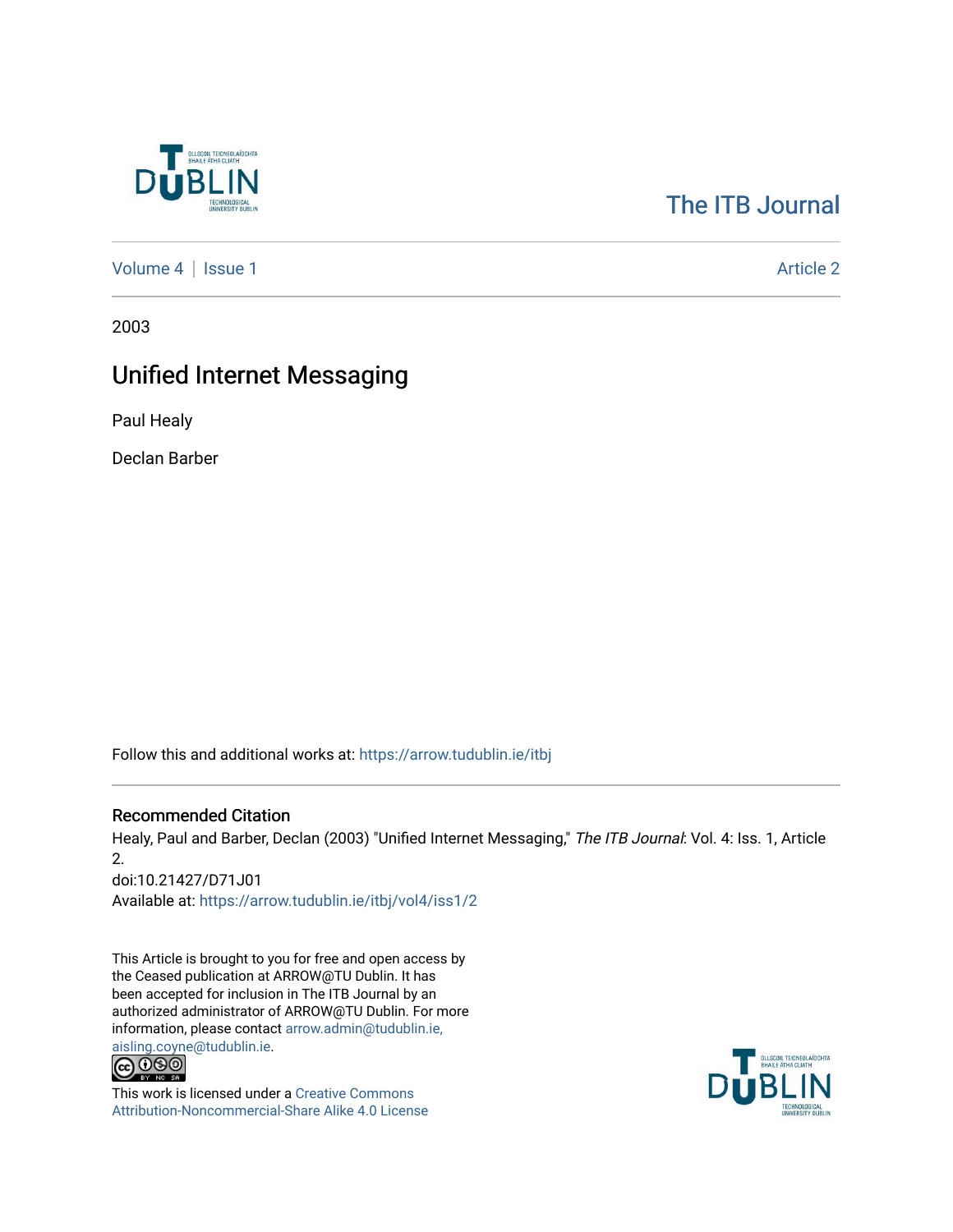# **Unified Internet Messaging**

Paul Healy and Declan Barber,

Institute of Technology, Blanchardstown

Paul.Healy@itb.ie

# Declan.Barber@itb.ie

# *Abstract*

*As telephony services, mobile services and internet services continue to converge, the prospect of providing Unified Messaging and even Unified Communications becomes increasingly achievable. This paper discusses the growing importance of IP-based networks to Unified Messaging developments and examines some of the key services and protocols that are likely to make Unified Messaging more widely available. In this initial paper, we limit ourselves initially to the unification of text-based messaging using SMS and Email. The approach we make is based on the existing Internet Email framework but will take cognisance of the need to add voice and other non-text based messaging and communications at a later stage. Ultimately, the research project aims to build a working prototype of a generic messaging model that works for both non realtime and real-time communications. This model will provide a framework into which existing and future messaging protocols can be plugged. This paper originated from an applied research project which examined the integration possibilities for various messaging and communications protocols*

# **1. Introduction**

As traditional telephony services, mobile services and Internet services continue to converge, the prospect of providing true Unified Messaging (UM) and even Unified Communications (UC) becomes increasingly achievable. For the purposes of this paper we will define Messaging as any non-real time or near-real time message transfer service (e.g. email, paging, sms , fax, voicemail) and Communications as any real time, near-real time or non-real time messaging service (e.g. email, sms, fax, voicemail, telephony, computer telephony, videoconferencing). We define the minimum set of features in a truly Unified System (US) to include:

- a unified inbox for each user/profile
- a unified (logical) message store
- a unified directory service
- unified management of either centralised or distributed component architecture
- conversion between different media
- universal access from a broad range of user devices.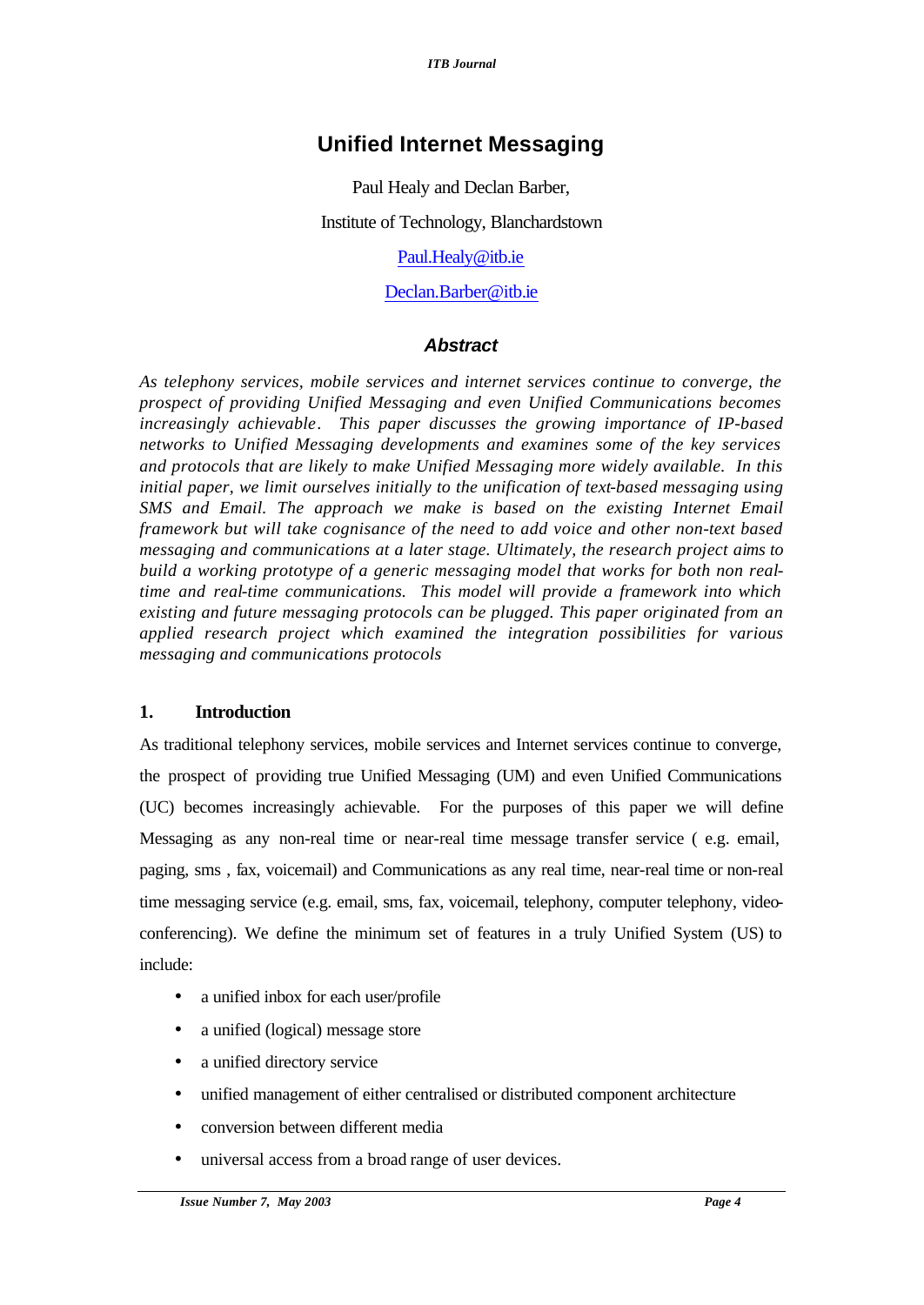The ability to deliver a broad range of services over the ubiquitous Internet Protocol (IP) is driving the convergence of services traditionally provided over voice, data and Internet technologies. The UM of the future will need to be able to support real-time and non real-time messaging and communications based on a variety of media (text, voice, video and indeed multimedia). Traditionally, IP networks have not supported mixed traffic, but protocols are now emerging that can address the class of service issues for different types of traffic. There is widespread support in IP-based networks for email protocols and related extensions for text, voice, graphic and video attachments. Voice has not yet been implemented to the same extent using open standards over IP, but that is rapidly changing. Before we move on to examining specific Internet protocols, it is worth examining the benefits of an IP network.

# **2. Networks Converge towards IP**

A review of the more significant differences between traditional network types is informative in understanding the benefits of using IP-based communications. A brief overview of the relative merits of traditional voice, data and IP networks is shown in Table 1. From the table, it is clear that there are numerous advantages to using IP networks, not least of which is the ability to control bandwidth. As IP protocols continually evolve to support features such as Quality of Service and Traffic Engineering, IP is reaching a stage where it may begin to offer the combination of the quality and reliability of the traditional circuit-switched network with the scalability and flexibility of packet-switched networks.

Arising from these benefits, the telecommunications world is making a shift away from traditional circuit-switched technologies towards a more open packet-switched infrastructure based on routed IP networks. This does not mean that the Internet will replace the traditional telephone and data networks in the foreseeable future but that the convergence of these technologies will lead to increased interoperability and consequently enhanced services. Consequently, our work is firmly focused on IP as the core set of protocols around which we will build our Unified Messaging prototype.

The earliest approaches to unified messaging used proprietary clients which integrated messages in a single application from a number of different message servers, each of which used its own message store and directory. This approach has been superseded by the dominance of clients based on proprietary email systems, such as Microsoft Exchange, with powerful Application Programming Interfaces (APIs). If we consider internet-based unified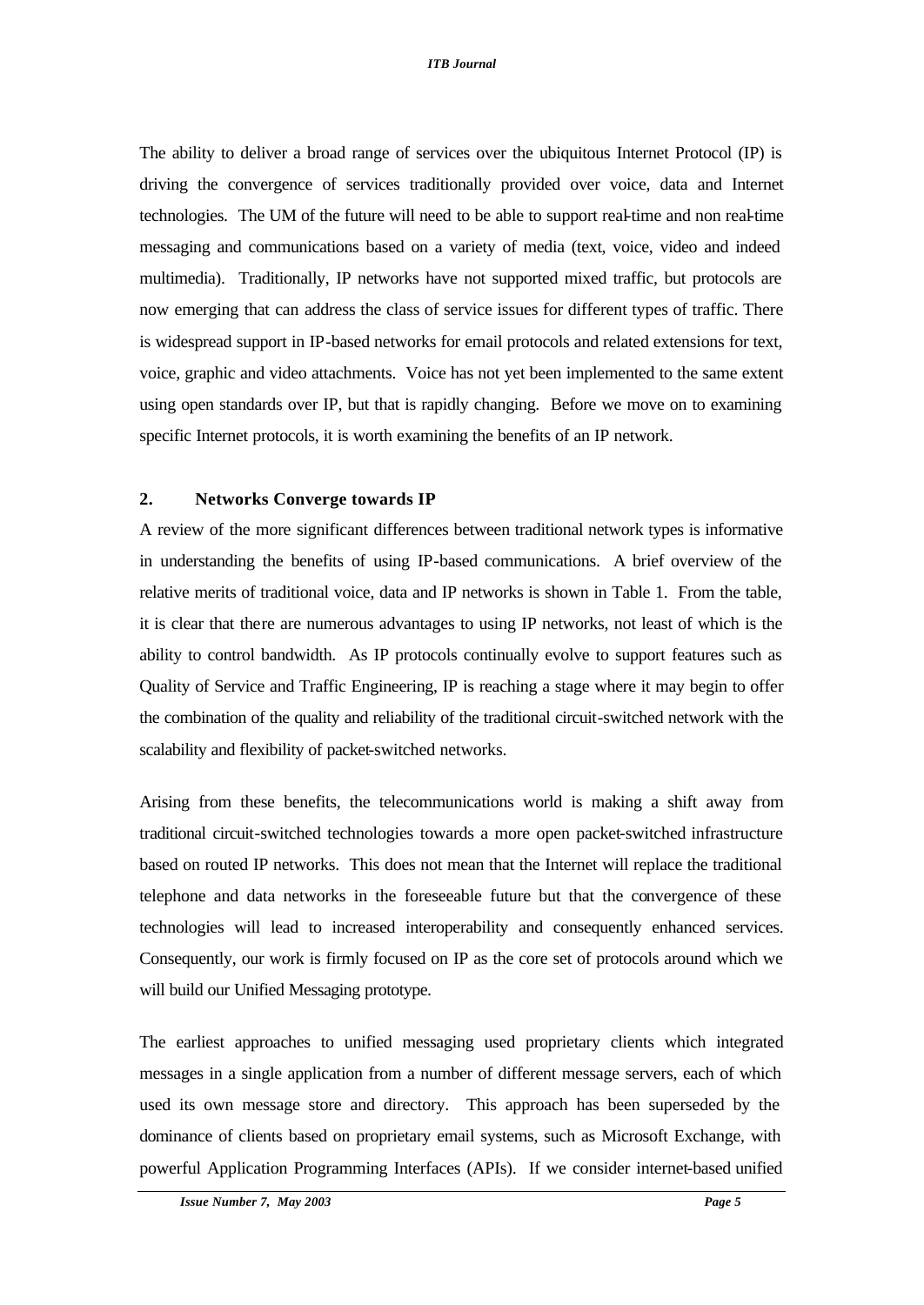messaging, there is the option to use a web-browser based client or widely available open standard email client that conforms to standard email protocols identified in section 5 below. Even the main proprietary email clients now support these standard protocols. Browser based access is server-centric with the web server acting as a proxy client to the end user who views the result in a HTML page. While this may initially provide a degraded email functionality, it does provide the most open, universal access.

|                                                                    | <b>Voice Networks</b>                                           | <b>Data Networks</b>                    | <b>IP-Based Networks</b>                                                                             |
|--------------------------------------------------------------------|-----------------------------------------------------------------|-----------------------------------------|------------------------------------------------------------------------------------------------------|
| <b>Availability</b>                                                | Very High                                                       | Congestion possible                     | Very High                                                                                            |
| <b>Reliability</b>                                                 | End-to-End                                                      | Only within the provider<br>network     | End-to-End                                                                                           |
| <b>Scalability</b>                                                 | Moderate                                                        | Moderate                                | Very High                                                                                            |
| <b>Adaptability</b><br>/Integration                                | Low                                                             | Low                                     | High                                                                                                 |
| <b>Flexibility</b>                                                 | $_{\text{Low}}$                                                 | Variable                                | High                                                                                                 |
| <b>Ability to</b><br><b>Control</b><br><b>Bandwidth</b>            | Low                                                             | Low                                     | High                                                                                                 |
| Switching                                                          | Circuit-Switched                                                | Packet-Switched                         | Packet-Switched                                                                                      |
| <b>Standards</b>                                                   | Standards based<br>Equipment and software<br>may be proprietary | Open Standards Based.<br>Interoperable. | Open and Highly<br>interoperable with<br>increasing availability of<br>APIs                          |
| <b>Features</b><br>/Services                                       | Well-developed feature set                                      | Variety of services                     | Supports multiple<br>services and rich<br>features                                                   |
| <b>Connection</b>                                                  | Dedicated and guaranteed<br><b>Constant Bit Rate</b>            | Various connection types<br>possible    | Can support both<br>Connection-oriented and<br>Connectionless with<br>varying classes of<br>service. |
| <b>Relative</b><br><b>Ability to</b><br>withstand<br><b>Errors</b> | High                                                            | Low                                     | Variable                                                                                             |
| <b>Delay</b>                                                       | Low<br>Deterministic                                            | Variable                                | Traditionally variable.<br><b>Emerging Protocols</b><br>(MPLS) make it more<br>deterministic         |

# **Table 1: An overview of the relative merits of traditional networks**

# **3. Internet Email - Paradigms**

There are a number of different approaches to building a distributed email infrastructure.

• Shared file-system strategies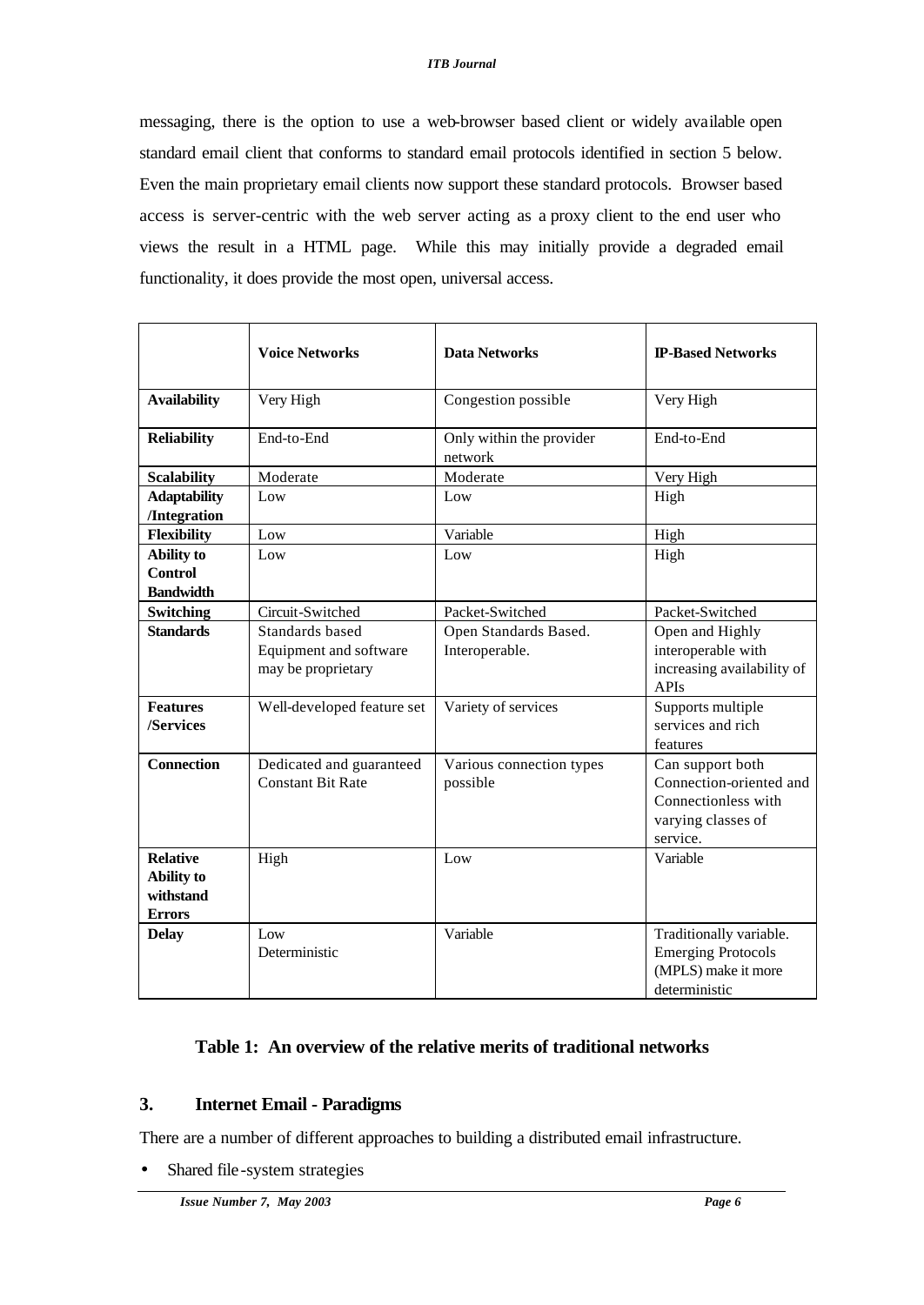- Proprietary LAN-based protocols
- X.400 P7 protocol
- Internet message access protocols

The only relevant approach for this project is Internet message access protocols: POP (Post Office Protocol), DMSP (Distributed Mail System Protocol), and IMAP (Internet Message Access Protocol). Of the three, POP is the oldest and consequently the best known. DMSP is largely limited to a single application, PCMAIL is known primarily for its excellent support of "disconnected" operation. IMAP offers a superset of POP and DMSP capabilities, and provides good support for all three modes of remote mailbox access: offline, online, and disconnected.

In the **Offline Paradigm,** mail is delivered to a mail server, and a personal computer user periodically invokes a mail "client" program (e.g., Outlook Express) that connects to the server and downloads all of the pending mail to the user's own machine. Thereafter, all mail processing is local to the client machine. The offline access mode is a kind of store-andforward service, intended to move mail on demand from the mail server to a single destination workstation. Once delivered to the workstation, the messages are then deleted from the mail server and the user can continue to view and manipulate the messages even while offline.

In the **Online Paradigm** mail is again delivered to a shared server, but the mail client does not copy it all at once and then delete it from the server. This is more of an interactive clientserver model, where the client can ask the server for headers, or the bodies of specified messages, or to search for messages meeting certain criteria. Messages in the mail repository can be marked with various status flags (e.g. "deleted" or "answered") and they stay in the repository until explicitly removed by the user, which may not be until a later session.

In the **Disconnected Paradigm**, the disconnected access mode is a hybrid of the offline and online models, and is used by protocols such as PCMAIL. In this model, a client user downloads some set of messages from the server, manipulates them offline, then at some later time uploads the changes. The server remains the authoritative repository of the messages. The problems of synchronisation arising from this mode (particularly when multiple clients are involved) are handled through the means of unique identifiers for each message.

# **4. Internet Email – Architecture**

In Internet based email, the protocols used are highly dependent on the underlying Internet architecture. There is widespread support in IP-based networks for the Simple Mail Transfer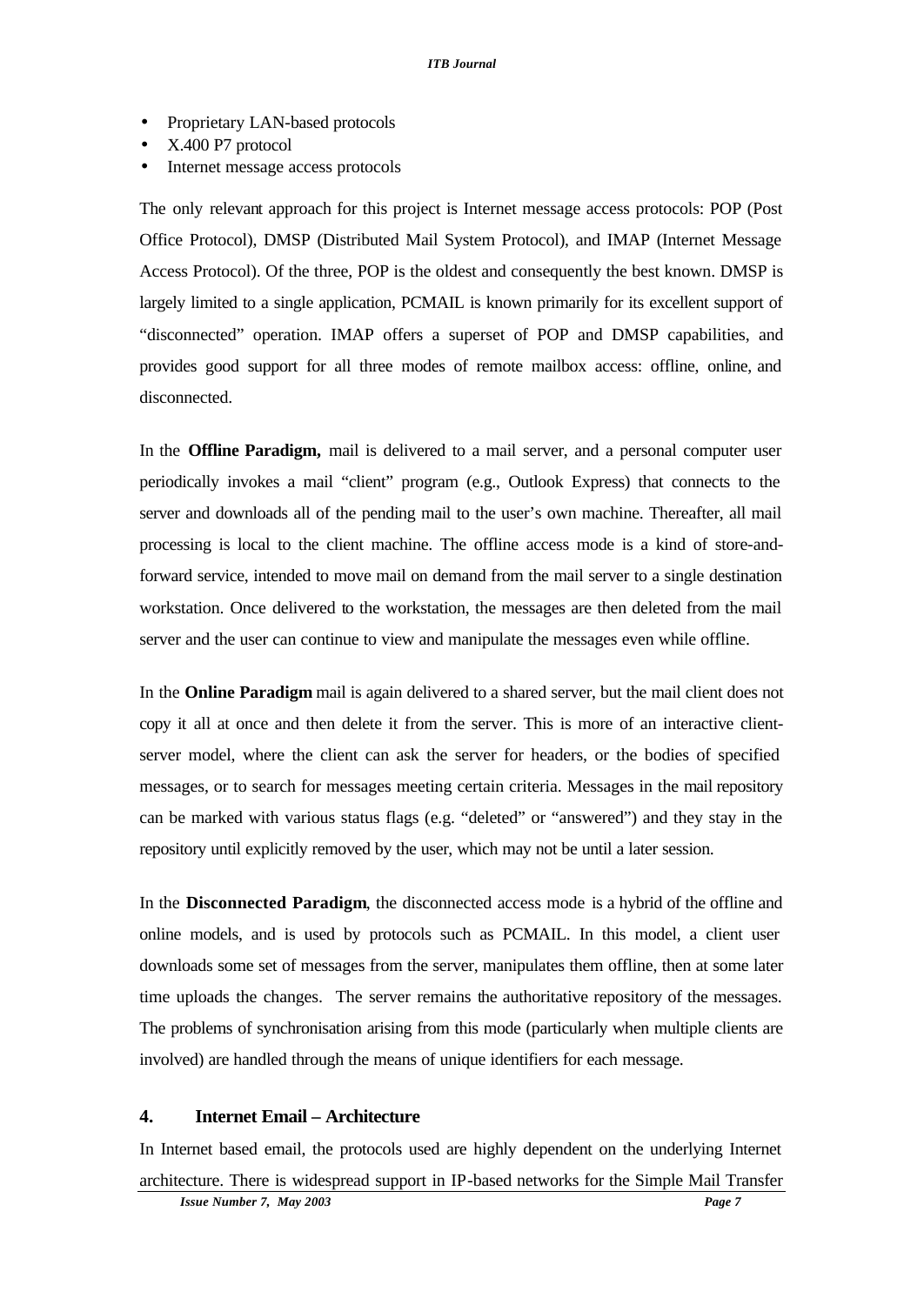Protocol (SMTP) and the Multi-Purpose Mail Extension (MIME) for text, voice, graphic and video support. These protocols are designed to run over a client/server architecture, where there is an email server component with which the client programs communicate via direct connections such as sockets or remote procedures calls. Internet Email operates using a store and forward process. Both the client and the server must have an appropriate transport layer and a network API in place e.g. TCP/IP, which can be used by a developer to implement the protocols. The message store (or database) needs of an email system are generally simpler than those provided by a relational database and is only accessible via the server program. The store should be transparent to other programs. The email client is typically single -threaded and is only run when needed. It only needs to maintain a single connection to an email server. The server, in contrast, must be running at all times and starts automatically when the server is booted up. It must be capable of supporting multiple connections simultaneously from other clients and servers. The design should be both multitasking and even multithreaded. In such a client/server architecture, the intensive processing, such as for a search, is conducted on the server and only the result is sent back to the client. This minimises the amount of network I/O needed. Client/server are distributed architectures and are generally scalable to millions of users.

#### **5. Internet Email – Protocols**

To send mail, the email client (or user agent) establishes a network connection to a server and once connected, uses the Simple Mail Transfer Protocol (SMTP) to handle outgoing messages. To retrieve email, a client uses either the Post Office Protocol Version 3 (POP3) or more efficiently, the Internet Message Access Protocol, Version 4 (IMAP4). It is not necessary for the sender and receiver clients to be using the same retrieval protocol. The internal component in the server that collects and distributes the mail to different servers is called the Message Transfer Agent (MTA). It usually runs two main processes: an SMTP process to receive emails from a client and to forward emails to a different email server, and a POP3 or IMAP4 process to support the retrieval of mail. These processes may be run on the same or on different servers. The message store on the server is a specialised free-form textual database. This may be implemented using real database managers or use some internal database functionality. Apart from storing the messages, the MTA may record other useful data, such as if the message has been read or not (although strictly speaking, this is part of the clients responsibility). The message store may be implemented on a separate machine from the MTA or even across a number of different machines. It is utterly transparent form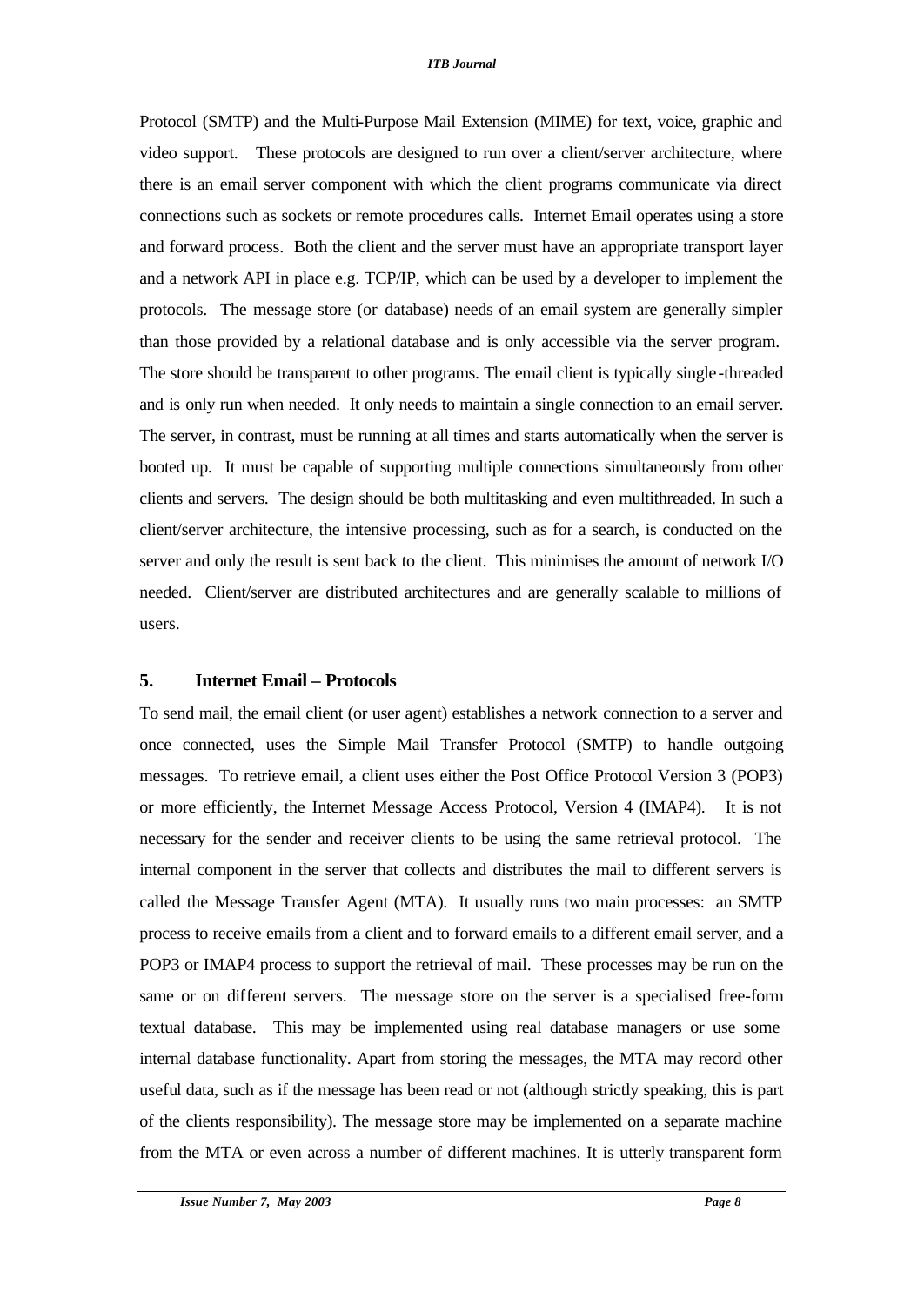the client. Message queues, such as an outgoing message queue or failed delivery queue are used to manage messaging. The Multipurpose Internet Mail Extension (MIME) to SMTP allows various kinds of files such a document, image or audio files, to be attached to text mail. It achieves this using binary-to-text encoding. As well as encoding, MIME adds data to the message header, so it is not a process that can be executed in advance of client activation. Rather, to send a MIME attachment, MIME must be integrated into the client. MIME facilitates the insertion of intelligence into the attachment recovery process by identifying the type of attachment to be specified (e.g. audio or graphic). MIME also supports the organisation of messages in various ways (e.g. in parallel or in multiple parts). Although not obliged to, email servers usually process at least some of the MIME header information to optimise performance. MIME is quite complex and as a result, most clients implement only a reasonably small part of the standard.



**Figure 1: Internet Email Architecture and Operation**

### **6. Comparison of POP3 and IMAP4**

**POP** is the most commonly used Internet mail protocol. This protocol is the easiest to implement and use. Until a few years ago mail servers and client readers only supported POP. POP is still the default protocol for most mail reader clients and is supported by products on PCs Macs and Unix systems. POP is based entirely on the offline paradigm and therefore suffers limitations. It is only suitable for use with one client machine per account because messages are deleted from the server once they are downloaded to a machine. Once a connection is established with POP, all messages and their entire messages bodies, including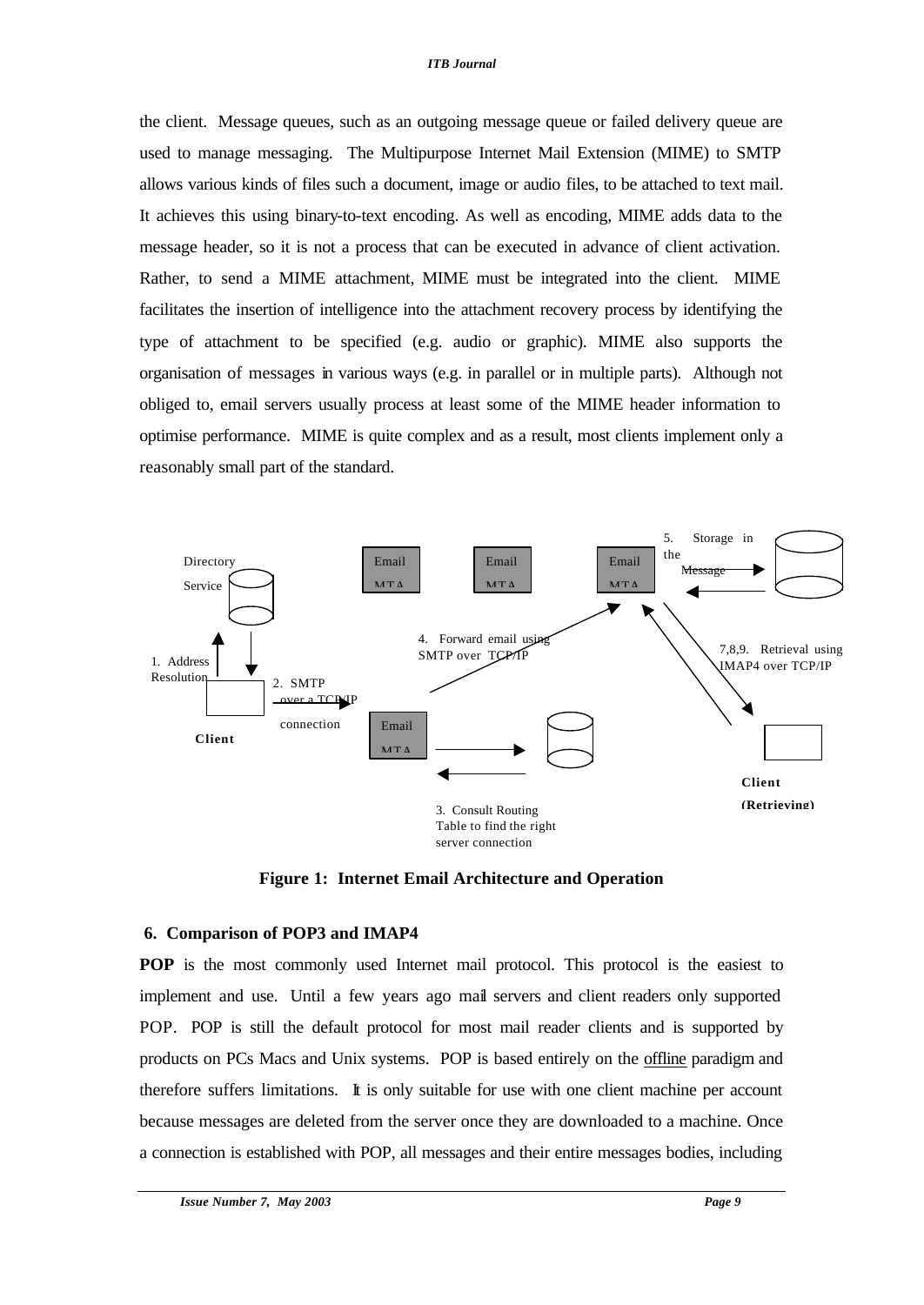attachments, are downloaded to the client application. This creates a time and bandwidth overhead for unwanted messages. However POP is very easy to implement from both the client and server ends and is widely supported. POP is most suitable for home users that use just one machine for mail delivery.

**IMAP** is based on the online and disconnected paradigms where all the mailbox and messages are maintained on the server. It may also be set up for offline use if desired. IMAP allows the client to access and manipulate remote messages as if they were stored locally. The client issues commands to download them or delete them, access and set message state information, but the server always maintains the information. IMAP allows for faster service because the client reads all of the message headers without having to download all of the actual messages. For example, if a mailbox has ten messages in it and two of those messages has 200kb attachments then obviously it would be preferable to view the headers for these messages first and then decide if it is worth spending extra time and bandwidth downloading the files.

### **IMAP vs. POP:**

#### *Advantages of POP:*

- Simple protocol to implement.
- More supporting client software available.

### *Advantages of IMAP:*

- Can manipulate persistent message status flags.
- Stores messages as well as fetch them.
- Support for multiple mailbox management.
- Support for concurrent updates and access to shared mailboxes.
- Suitable for accessing non-email data; e.g., NetNews, documents.
- Also suitable for offline paradigm, for minimum connection time and disk use.
- Online performance optimisation, especially over low-speed links.

POP and IMAP can basically be compared based on the suitability of the supporting message access paradigms. So while offline and online mailers both allow access to new incoming messages on the mail server from a variety of different client platforms, the similarities stop there. The two paradigms reflect different requirements and styles of use and they do not mix very well. Offline works best for people who use a single client machine all the time. It is not well-suited for the goals of accessing an inbox of recent messages or saved-message folders from different machines at different times. This is because the use of offline ("download and delete") mail access from different computers at different times, tends to scatter the mail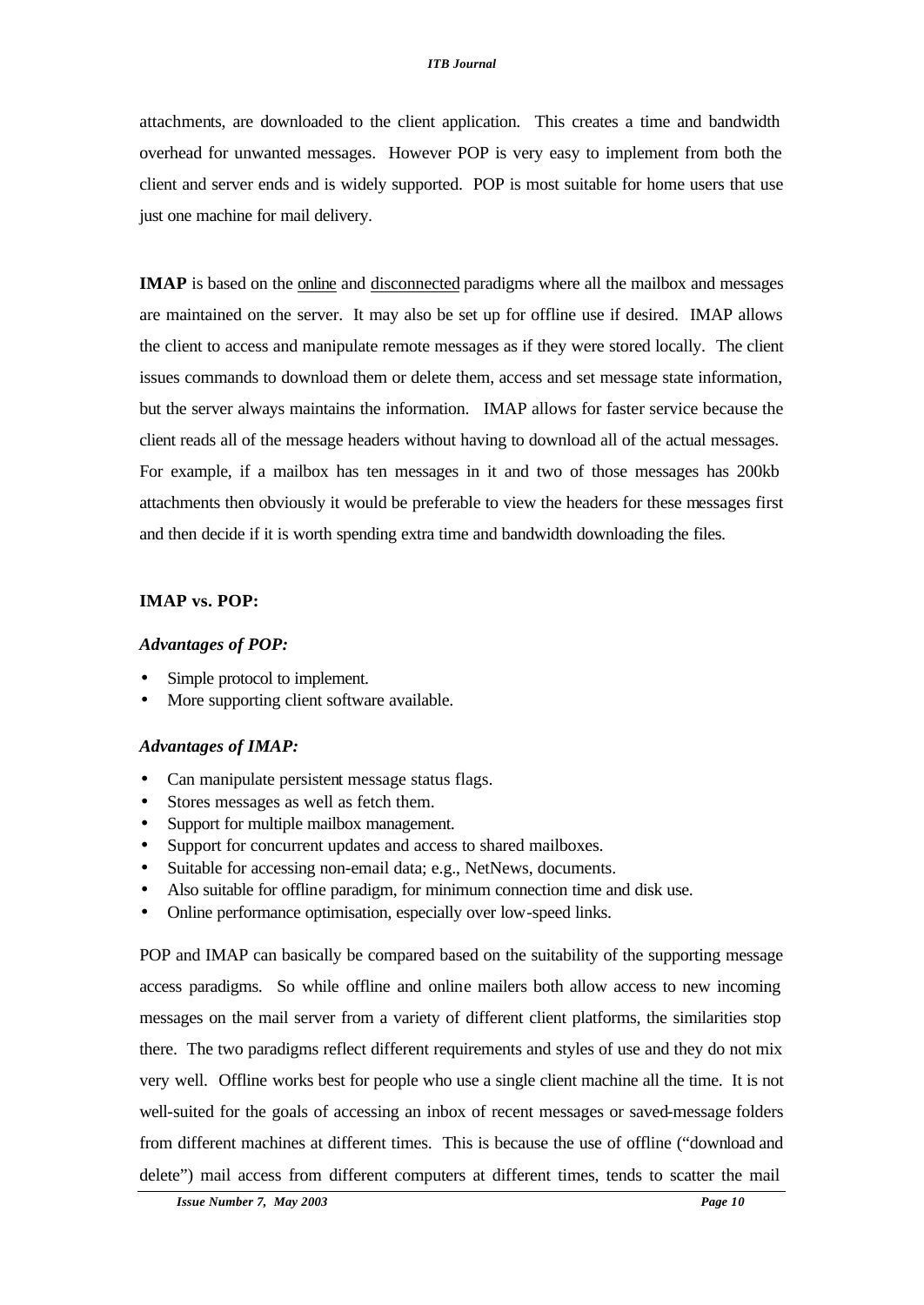across the different computers, unless they are all linked to a common network file system (in which case the access mode is really more online than offline.) On the other hand, the chief virtue of offline access is that it minimises the use of server resources and connect time when used via dialup.

IMAP (online) is the preferred access method for web-browsers because it only downloads the headers, whereas POP (offline) will store the entire messages in the browser cache. This can lead to out-dated files being kept on the local machine even after the user has deleted them from their main local message store.

## **7. Internet Directory Services**

The ability to map a list of people/names to a relevant address is a critical part of the Internet structure. This need is analogous to the need for a telephone directory for PSTN numbers. In relation to email, we can consider this address mapping at locations: in the client, in the enterprise and globally. Proprietary email systems have developed directory services using a centralised approach to support all but the latter extremely well. The Internet has traditionally been weak in this area. A strong standard, X.500, was developed by the ISO to keep track of email addresses for X.400 mail but it requires the use of an ISO network stack and is therefore not appropriate for the Internet. A standard called the Lightweight Directory Access Protocol (LDAP), which is based on part of the X.500 standard but which runs on a TCP/IP stack, was developed for use on the Internet to manage internet-based email addresses. Most email clients, both proprietary and Internet–based, now support LDAP and a global network of LDAP servers and databases can be developed to facilitate finding someone's email address.

## **8. Short Message Service (SMS)**

Developed in 1991, SMS (more commonly known as Text Messaging) is a globally accepted wireless service that enables the transmission of alphanumeric messages between mobile subscribers and external systems like email, paging, and voice mail systems. With SMS, an active mobile handset can receive or submit a short message at any time, even if a voice or data call is in progress. SMS also guarantees delivery of the short message by the network. Temporary failures due to unavailable receiving stations are identified, and the short message is stored until the destination device becomes available.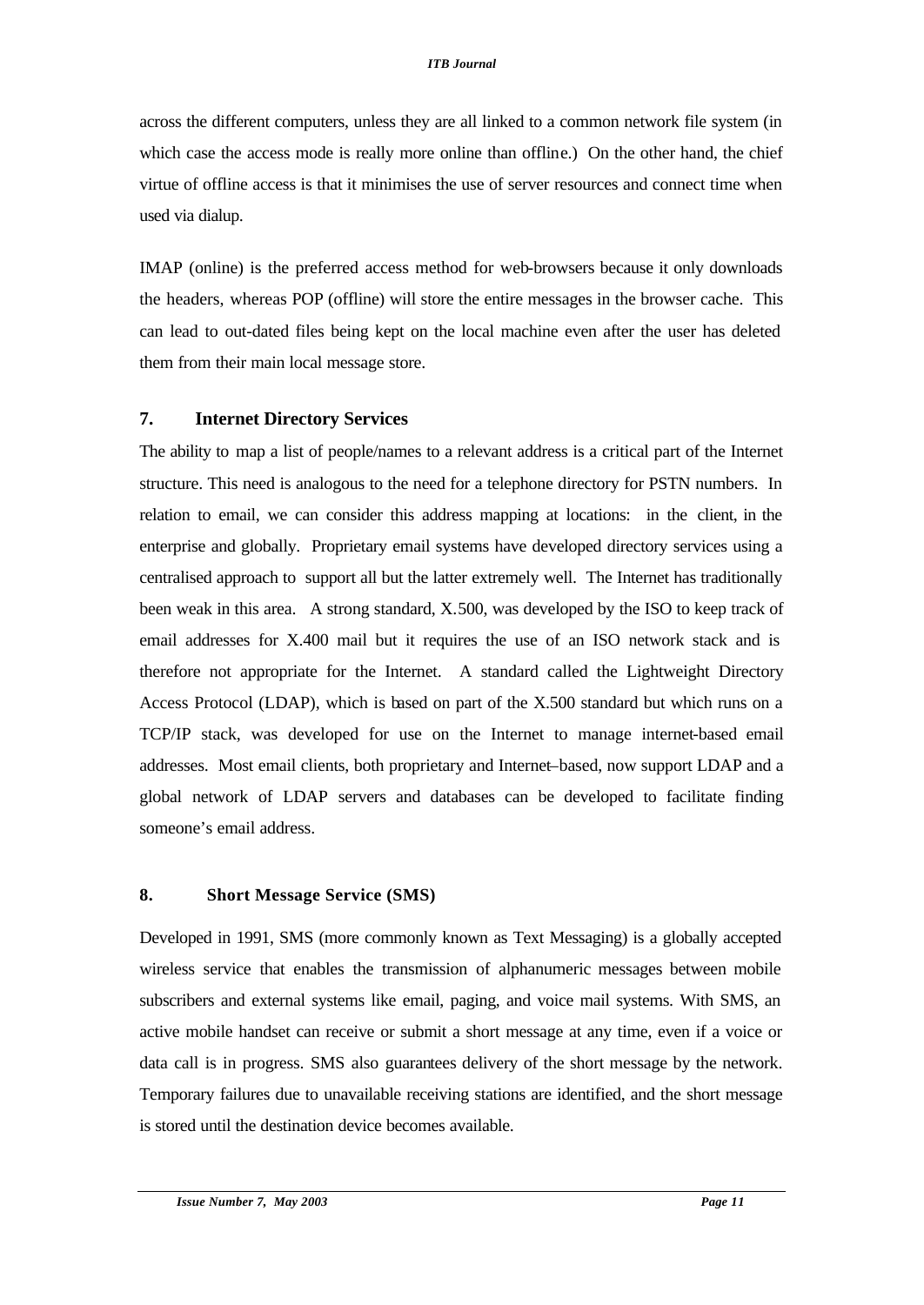Initial applications of SMS focused on eliminating alphanumeric pagers by permitting two-way general-purpose messaging and notification services, primarily for voice mail. As technology and networks evolved, a variety of services were introduced, including interactive banking, information services such as stock quotes, integration with Internet-based applications, and email, fax, and paging integration. In addition, integration with the Internet spurred the development of Web-based messaging and other interactive applications such as instant messaging, gaming, and chatting.

SMS is currently more popular with users than the WAP protocol. It is also a simpler protocol for which to create an application. The following are some reasons why SMS is more suitable than WAP for value-added services:

- Large number of legacy (non-WAP enabled) phones
- WAPs uncertain future
- Lack of widespread WAP content
- SMS is suitable for meeting major market needs
- SMS can be used as a kind of 'push technology', meaning the user does not have to request delivery of information. It can be automatically sent.

## **9. SMS Connectivity:**

This project will submit SMS messages from web-browsers. There are three distinct approaches to this:

- To **send an SMS from an attached GSM modem** over the normal air interface. This has the advantage of being able to send and receive SMS messages directly but is not very scalable and is disregarded for that reason.
- **HTTP Post Method:** to simply post the message data from the browser directly to the project web server. The web server will then forward this data to the core SMSC, where it will be processed and sent on to the appropriate mobile number(s).
- **TCP/IP Connection**: to post the message data to the project web server where a server-side application will establish a TCP/IP connection with the SMSC and transmit the message over IP.

The **HTTP method** of SMS communication allows for one-way transmission of single or multiple SMS messages from a web browser to mobile handsets. This is the limit of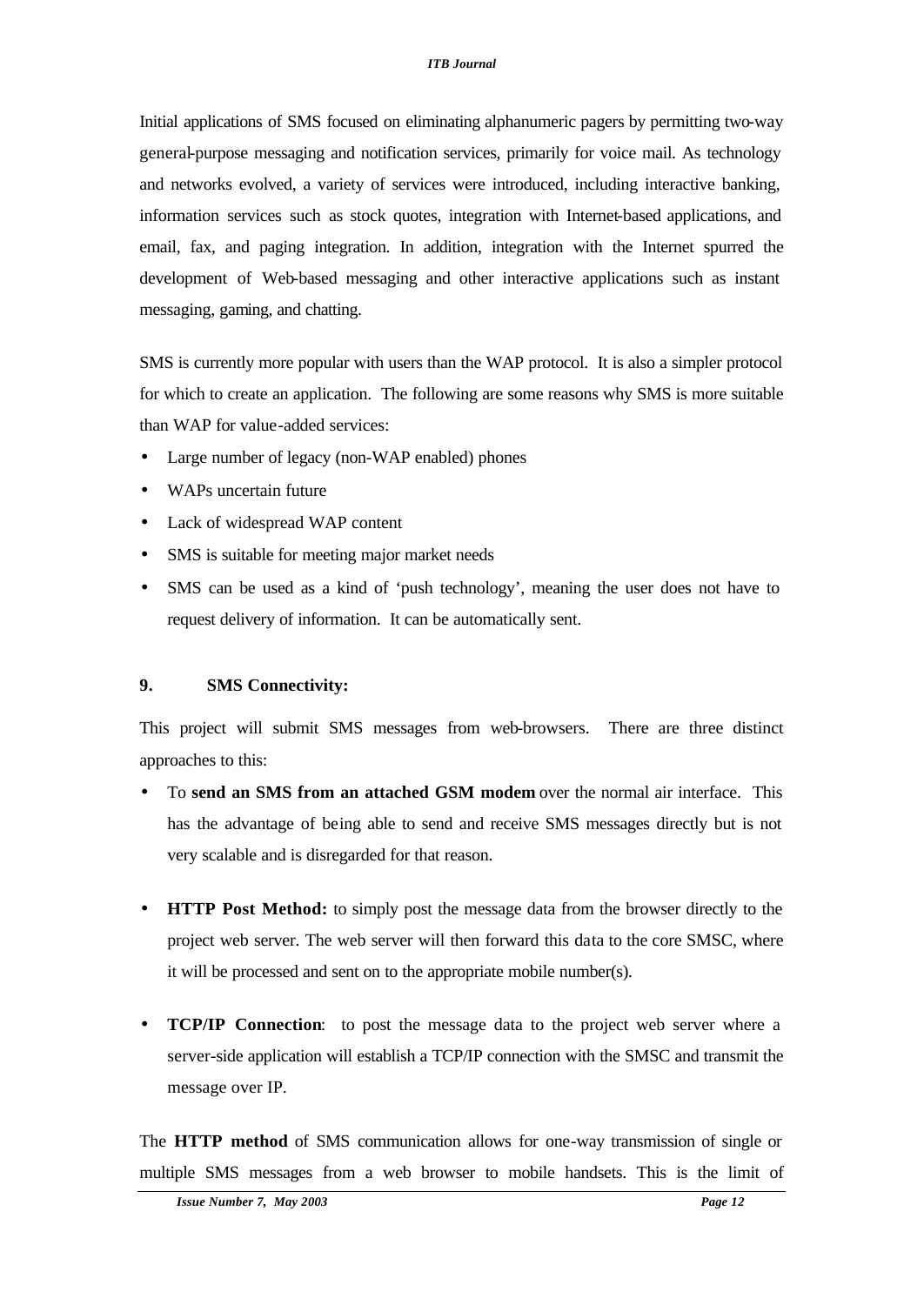functionality of this method. The browser on the client machine downloads the web page from a local or remote server, fills in the message and recipient details and then submits the message details as an HTTP form. However the form details are not submitted back to the server from where the web-page was downloaded. Instead it posts the message data to a third-party SMS handler, which then forwards the message data on to the SMSC. The SMSC is responsible for propagating the message(s) on to the recipient(s). This is usually done for some nominal fee.

Figure 2 depicts the process described above. The single -way arrows connecting the client machine, third-party server and the SMSC depict the communication limitation to this approach. The only return from a message submission is either confirmation of receipt at the SMSC or one of a host of possible error codes. The third-party server and the SMSC may in some instances belong to the same organisation. This does not affect the message submission process.



**Figure 2: Diagram of HTTP Post Method**

### **TCP/IP Transmit Method:**

The TCP/IP method requires a program running on the project server which can access the SMSC directly without using a third party. The web page is downloaded into users browser from the project server, the message details are filled out as before but this time they are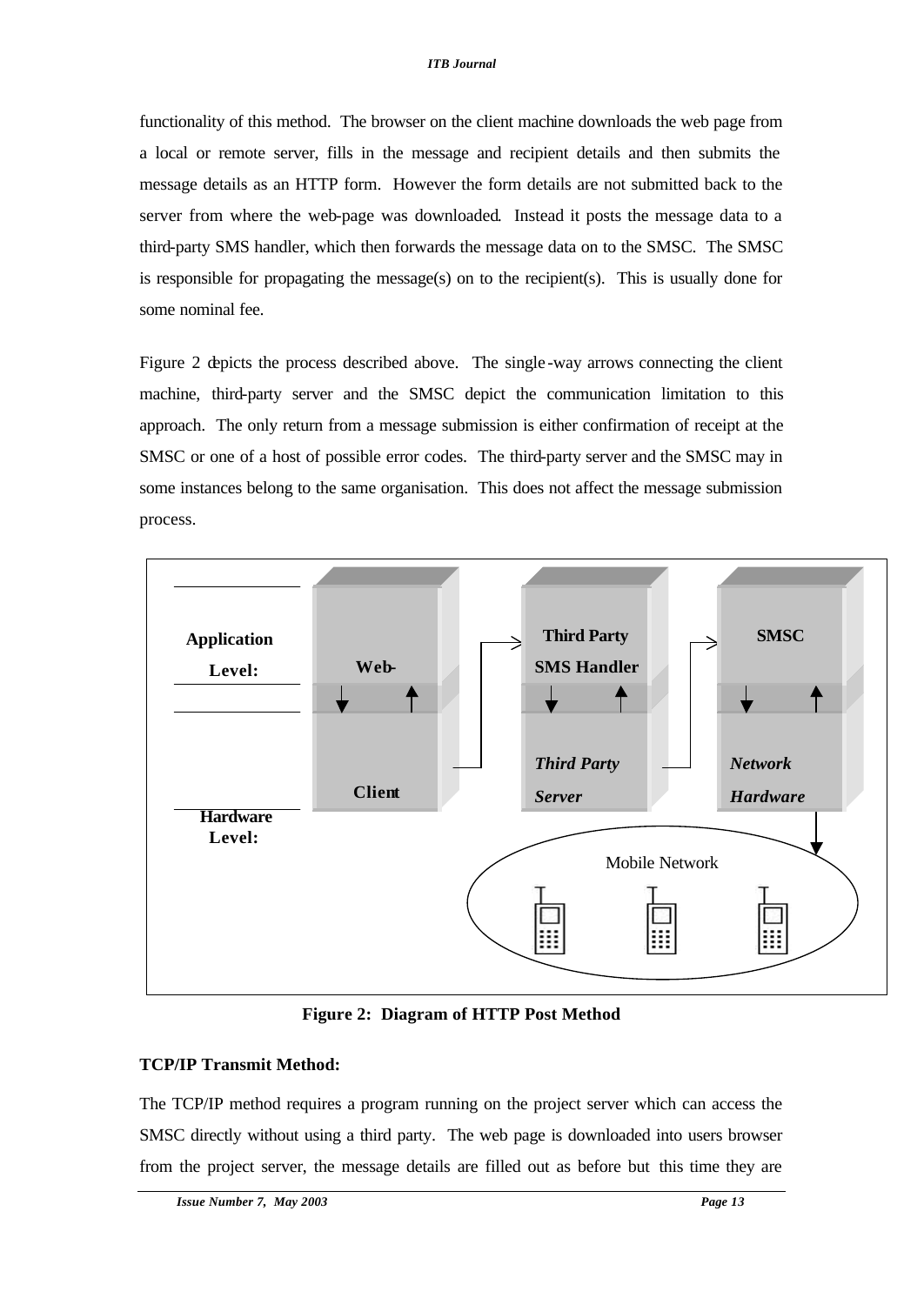posted back to the project server from which the page was downloaded. A program running on the server will then establish a TCP/IP connection (possibly synchronous depending on requirements) with the SMSC. The message data is streamed across this link to the centre where it is processed and forwarded to the relevant mobile handset(s).

There are a number of advantages to this method. Firstly the third party, which is effectively a "middle man", is removed from the equation so the cost is reduced. There is also no restriction to one-way messaging using this method. When a connection is established between the project server and the SMSC, it is possible to build or edit distribution lists for different user groups. The most useful feature of this type of connection is two-way messaging. It is possible to bind to the SMSC using a range of mobile numbers and then retrieve all waiting messages for the bound set of numbers. So messages can be retrieved by the project server and forwarded to the user in the form of a web page. This web interface may then allow the user to process these messages as if they were emails. They can be stored permanently in a database and retrieved at any time through this interface. If all messages are stored on the project server database then there is no restriction based on SIM card size so any number of messages can be kept.



**Figure 3: Diagram of the TCP/IP Method**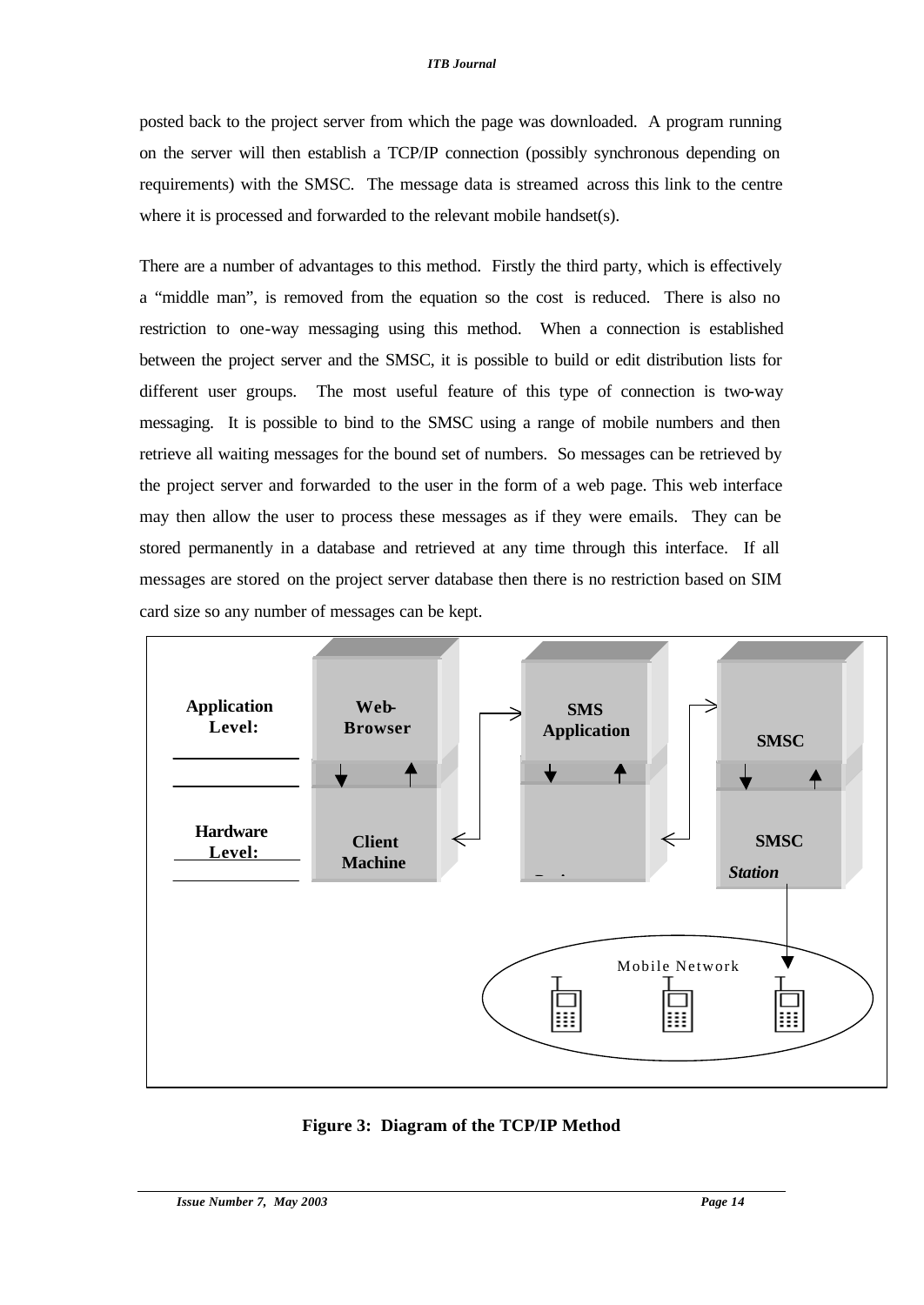Another advantage of this approach is paging functionality. Short Message Service and Number/Message Paging are based on the same basic technology. SMS is merely a functional superset of paging. Therefore it would be simple to incorporate a paging module to coincide with the SMS module. Figure 3 has bi-directional arrows connecting the client, project server and SMSC together. These show the two-way communication possible over the TCP/IP link as opposed to the one-way "message submission" method possible over HTTP alone.

# *Advantages of HTTP Method:*

- Easy and very fast to implement.
- No responsibility for quality of service.

# **Advantages of TCP/IP method:**

- Two-way messaging.
- Possible to retrieve messages on computer instead of mobile handset.
- Possible to store more messages on database than normally possible with mobile SIM cards.
- Possible to extend use of stored messages, e.g., forward messages on as email without rewriting.
- Extend functionality of SMS server application to also include the paging protocol.
- Two-way messaging via one web interface is the core idea of this project.

# **10. Preliminary Conclusions**

The convergence of telephony, mobile services and the Internet strongly suggests that future UMS design should be based around IP. There is already widespread support for text based messaging in IP networks. The online email paradigm seems well suited not just to email bit to integrated text messaging. Research indicates that SMTP with MIME, IMAP4 and LDAP will be core protocols in our overall design. With well-established IP gateways to the Mobile Networks, integration of SMS with Email will be very achievable. Our design will primarily rely on the use of TCP/IP connections but either the HTTP or air interface connection could be used for reliability. The next stage of this research will examine the integration of voicebased messaging into our design and establish an overall design framework for a system that unifies both real and non real-time communications.

# **References:**

- 1. Avison, David and Shah, Hanifa (1997) **The Information Systems Development Life Cycle: A First Course in Information Systems**, McGrawHill
- 2. Ford, Andrew, (2000), **Apache Pocket Reference**, First Edition, O'Reilly
- 3. Laurie, Ben and Laurie, Peter, (1997), **Apache The Definitive Guide** , First Edition, O'Reilly